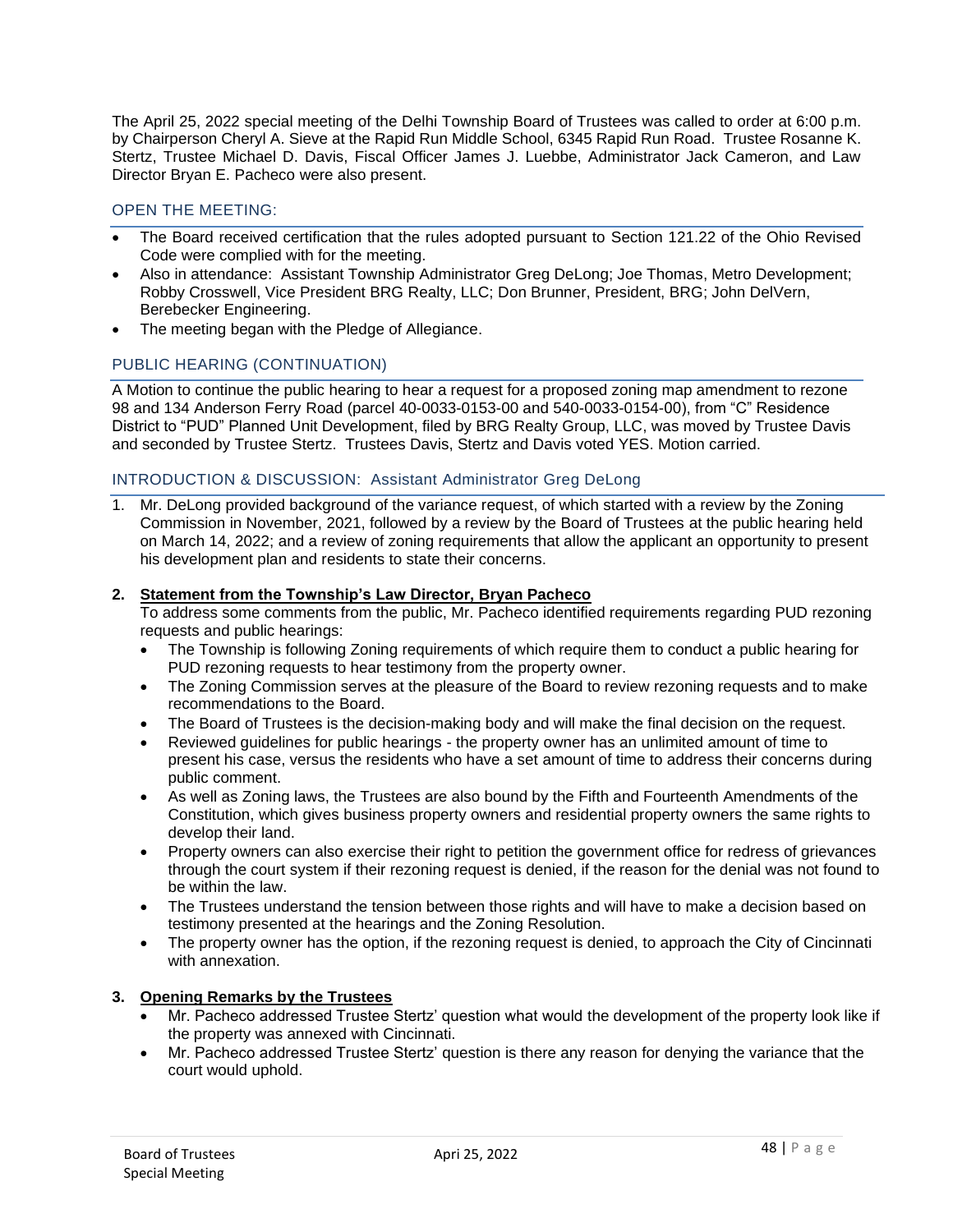- Trustee Sieve confirmed, the Board delayed their decision for the same reasons the Zoning Commission voted No; and the decision to continue the hearing was to give the property owner time to review their plan and make good on some of the concerns that were raised.
- Trustee Sieve commented on the rights of private property owners.
- Trustee Davis stated reasons for his uncertainty with how to vote on the variance and the outcome of a decision, and his desire to find some common ground on the issues with the site plan that BRG was asked to address.

### **4. Robby Crosswell, Vice President of BRG Realty, LLC**

Introduction of his team members in attendance and background working with BRG Realty. Re-stated their desire to invest \$14 million in the community with this development. Confirmed that BRG purchased the property in 2016.

Mr. Thomas, with Metro Development, reviewed the following items, and responses, that were addressed at the previous public hearing:

- Traffic Impact Analysis Study details of the study performed by SHA Engineering, and review by Brian William, principal engineer with the City of Cincinnati, who were in agreement with BRG's access study that there will be no need for future improvements to Anderson Ferry Road related to this project.
- Updated Site Plan reviewed with greater detail the distances from buildings 1, 2, 3 and 4 (from the corner of the building), to each house located to the east.
- Fencing along the property line reviewed the adjustment of the fence, moving up against the property line to act as a barrier for properties along the east property line.
- Grading on the site reviewed the site lines provided by the civil engineer.
	- $\circ$  Further explained the site lines and what they exhibit: building #1 to house #4 are at the same grade; building  $#2$  to house  $#2$  – the house is five feet higher than their building; building  $#3$  to house #2 – grades are 10' lower than the adjacent house.
	- o Exhibits showing the existing deciduous trees and natural mound.
	- $\circ$  Commitment to add 8' evergreen trees where the deciduous trees do not exist for additional buffering.
	- $\circ$  Identified the existing earth berm that provides additional screening for the majority of homes to the east.
	- o Identified the finished floor elevations.
- Retaining Walls reviewed the limestone product made by Ready Rock in Cincinnati for the walls to be installed at the northwest and southeast corners of the property.
- Fencing, along the east property line commitment to use a more decorative 5' black aluminum fencing along the east property line, instead of the black chain-link fence.
	- $\circ$  Fencing will be 6' in height.
	- $\circ$  Explanation of the placement of the fence, moved closer to the residential homes to provide easy access for maintenance work and liability issues.
	- o Trustees Davis and Sieve stated concerns about the placement of the fence, and their desire to move it back to the apartment side of natural wooded area.
	- $\circ$  Description of the 40<sup>'</sup> area where the existing trees and mounds are located that will be maintained as a preservation area, and the 70' setback (the distance between the building corner to the property line), which will also be supplemented with additional 8' evergreen trees that will act as additional buffer during winter months when the deciduous trees are bare.
	- $\circ$  Commitment to put the fence 40' from the east property line, with evergreen trees added outside of the 40' buffer zone.
- Existing storm water outlet 36" pipe at the southeast corner of the property will serve as an outlet for the neighbors to the east. Referred to Mr. DelVern's, report to follow:

### **5. John DelVern, Bayer Becker, engineering firm in Mason, Ohio**

Mr. DelVern reported on the results of his study of the development site, based on Hamilton County's stormwater regulations and capacity expectations, and how the development will impact stormwater runoff:

• Found the existing 36" storm sewer pipe to be reasonably sized and satisfies the regulations.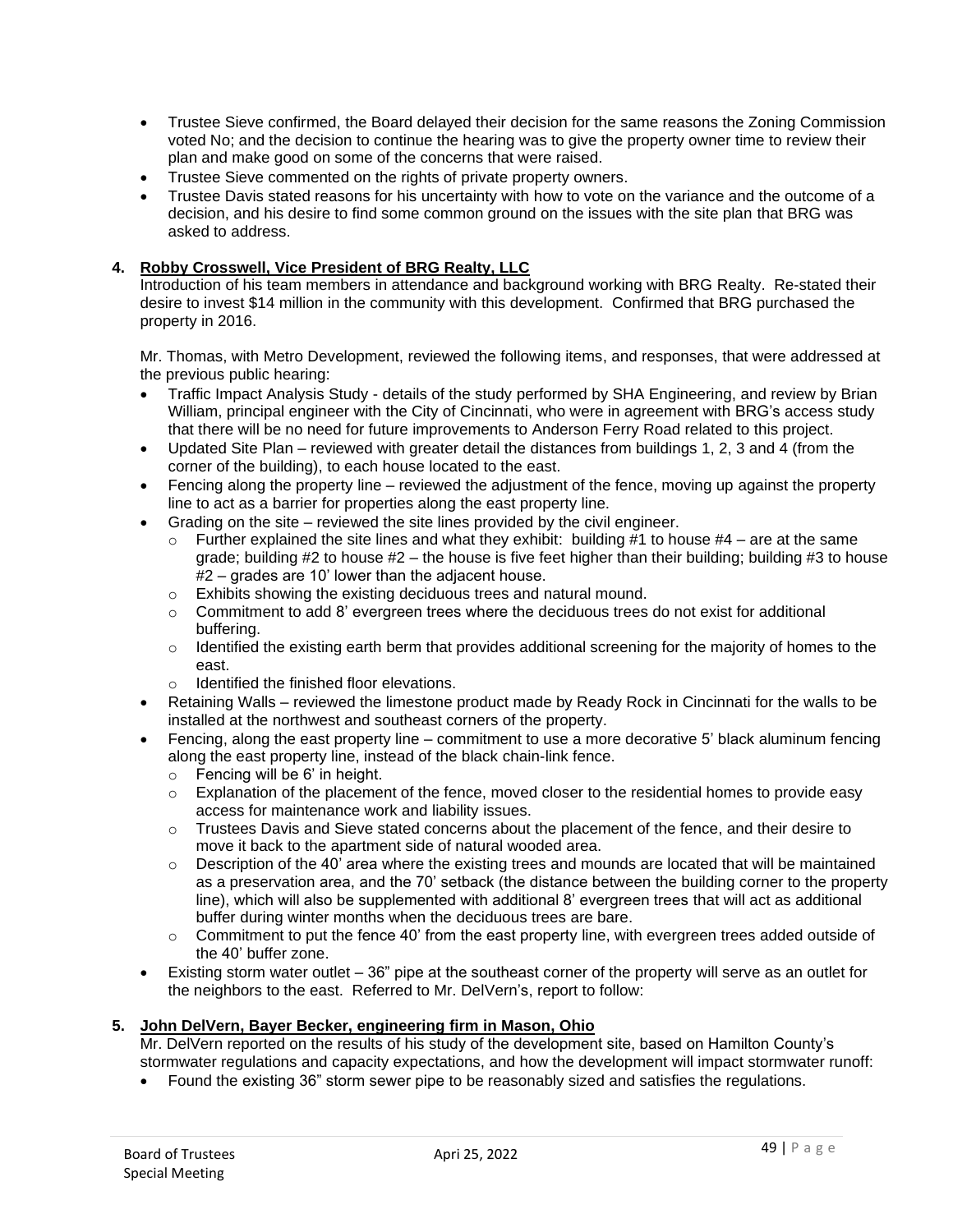- Backup issues experienced by the homeowners seem to be more of a maintenance issue, not a capacity issue, of which could be addressed by the developer.
- Proposed the addition of a retention basin on the west side of the site to direct stormwater west, to the 36" pipe downstream.
- With regard to the residents who have experienced flooding over the years, Trustee Sieve asked Mr. DelVern to explain what could be the source of the problem, and would the project increase the possibly of them having additional flooding.
	- o Based on the elevation levels of the site, Mr. DelVern confirmed that there should not be any water backup issues on the site, adding that the size of the pipe tested is appropriate to maintain the flow of water. He added that any water backup issues would have to be related to a maintenance issue with the pipe, not a capacity issue. Furthermore, confirmed that the site sits downhill, and that storm water drains from east to west and continues to fall towards Anderson Ferry Road.
- In response to Trustee Stertz' question, who is responsible for maintaining the pipe, Mr. DelVern responded that it appears to be a private storm sewer.
- Regarding the retention basin that is being suggested for the west side of the site, Mr. DelVern confirmed that water runoff, from a little over 4 acres of the site area, would be re-directed to the storm water outlet on the west side of the property to better control the release of the water through the 36" pipe. The basin is designed to reduce the amount of acreage that is draining toward the 36" pipe by taking it to the west retention basin to better control it.
- He added that the basin would be designed to meet the standards of Hamilton County Storm Water Discharge System rules and regulations, the agency responsible for reviewing and monitoring the site throughout development.
- In response to Trustee Sieve's question, would the residents be adversely affected by water runoff while working on the installation of the catch basin, Mr. Thomas confirmed that the first step in the construction process is to address the stormwater management protocol and temporary runoff conditions and construct the water retention pond.

Conclusion: Mr. DelVern stated, from a stormwater perspective, the proposed development, designed with the added detention basin to reduce the post development release rate to at least predevelopment rate; if not less than predevelopment rates, will not negatively affect upstream property owners in any way.

# **6. Questions from the Trustees Addressed by BRG**

- A concern from Trustee Stertz regarding the placement of dumpsters, Mr. Thomas confirmed they could come up with a better location for the dumpsters further west.
- In response to a question from Trustee Stertz, Mr. Thomas confirmed BRG purchased the apartments, along with the land, in 2016, and they manage the property as well.
- In response to a question from Trustee Stertz regarding BRG's response to property maintenance issues, Mr. Brunner confirmed that someone is on call 24 hours a day and they try to get work orders completed same day or next day.
- In response to a question from Trustee Stertz regarding the base level pay for renters, Mr. Brunner confirmed the current rent to income ratio to be 24%, effectively \$1,200 a month earnings.
- In response to Trustee Stertz' question do you own more property around the location of the development site, Mr. Brunner responded in the affirmative.
- In response to Trustee Stertz' question do you have any requirements or restrictions for your residents, Mr. Brunner confirmed they will go through a criminal screening process.
- Trustee Stertz referenced the existing density of 30 people per acre.
- Trustee Stertz recognized the taxing district as either Delhi, or Cincinnati, depending on the outcome.
- Trustee Stertz referenced the housing study of which identifies the need for apartments.
- In response to Trustee Davis' question regarding proposed fencing, Mr. Thomas confirmed that some type of fencing will be installed on top of the retention walls to prevent people from falling over the wall; in addition, they are proposing fencing along the property line.
- In response to Trustee Sieve's question, have you ever met with this kind of opposition, Mr. Thomas confirmed they have. If they would run into a problem with the variance, they would consider annexing to a body that would be more accepting of the multi-family use, as they have with other developments.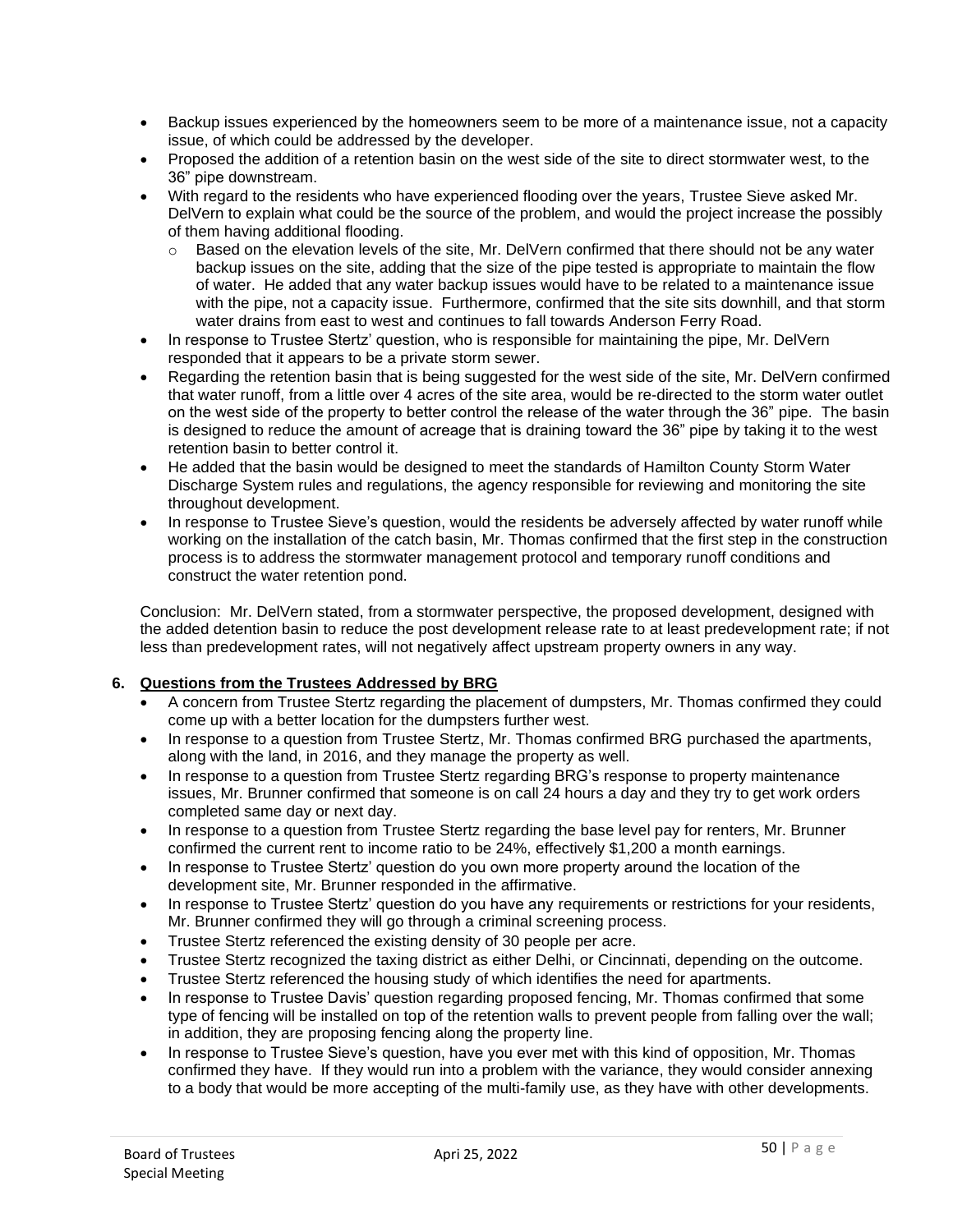### **7. Public Comments:**

- Mark Jacobs, 5178 Riverwatch Drive, confirmed he is a life-long resident and has worked in apartment maintenance for the past nine years. Communicated reasons why he is opposed to the proposed rezoning and the project, and stated concerns related to the current condition of the complex and some maintenance issues that he observed when he drove through the complex.
- Roger Donahue, 107 Clarebluff Court, resident for 40 years, communicated his expectation that the Trustees would follow the recommendation of the Zoning Commission, and concerns related to BRG's option to annex with Cincinnati.
- David Veldhaus, 100 Clarebluff Court, expressed his concerns regarding the exact location and size of the retaining walls, fencing, stormwater runoff, and the life expectancy of the existing 16" storm water drainage pipe. He expressed his preference to see the site developed with single-family homes, not multi-family apartments.
	- $\circ$  Mr. Thomas restated their commitment to leave the trees between the retaining wall and the residents to the east, to create no disturbance in the 40' buffer zone.
	- $\circ$  Confirmed the wall could be as high as 30' at the highest elevation.
	- o Back yards are well vegetated, with additional tree plantings, the residents will not be able to see the wall from their back yards.
	- $\circ$  Consideration to move the fence back to the 40' marker, of which they are flexible with the final decision based on what would be best for everyone.
	- $\circ$  They will need to inspect the 16" pipe to determine its condition.
- Gregory Lane, 4965 Francisview Drive, stated that he is an architect and president of Riverside Community Council. Communicated that he reviewed the newly submitted drawings and reports for the preliminary stormwater analysis, traffic analysis, and April 19 revised concept plan, and the following concerns: found a conflict with BRG's commitment to preserving the trees located in the 40' buffer zone, at locations where the retaining walls would be installed, and his opinion that the existing trees would have to be removed prior to construction; the southeast wall will be more visible to the residents on Clareridge and Clareview; the amount of stormwater runoff that would be created from the disturbance of the forest around the walls; additional traffic on Anderson Ferry Road. In addition, confirmed concerns of residents of Riverside with regard to the size of the retaining walls, and the existing trees that would have to be removed above and below the walls. Stated that the Riverside Community Council, who does not support the density of this development, will be issuing letters of concern to the City of Cincinnati, Hamilton County Engineer's, and Delhi Township
- Randy Clark, 5027 Riverwatch, commented on the denial of the variance request by the Zoning Commission. Communicated his preference to see the property developed with single-family homes, and concerns that their property values would see a decline, and the 16" corrugated pipe, that carries the stormwater runoff, is beyond its service life.
- Catherine Barker, 4905 Riverwatch Drive, concerns include building on a hillside that has a history of being unstable; who would be responsible for any issues that would come up, during and after construction, related to additional erosion or slippage of the hillside and the result of possible damages to infrastructure and/or surrounding properties; statement that the buildings would be built into the bedrock.
	- o In response to Ms. Barker's concerns, Mr. Thomas confirmed their major criteria for developing on the site is that it will be structurally sound, implying that some of the locations could involve anchoring into the limestone. Confirmed that the details of the final development plan would have to be reviewed and approved by geotechnical consultants, as well as the structural engineers would be designing the foundations of the buildings and the retaining walls.
- Harry Elsaesser, 5115 Clareridge Court, communicated questions and concerns about the property purchase and BRG's Plan B, if the variance would be denied.
	- o Mr. Elsaesser's questions were addressed by BRG.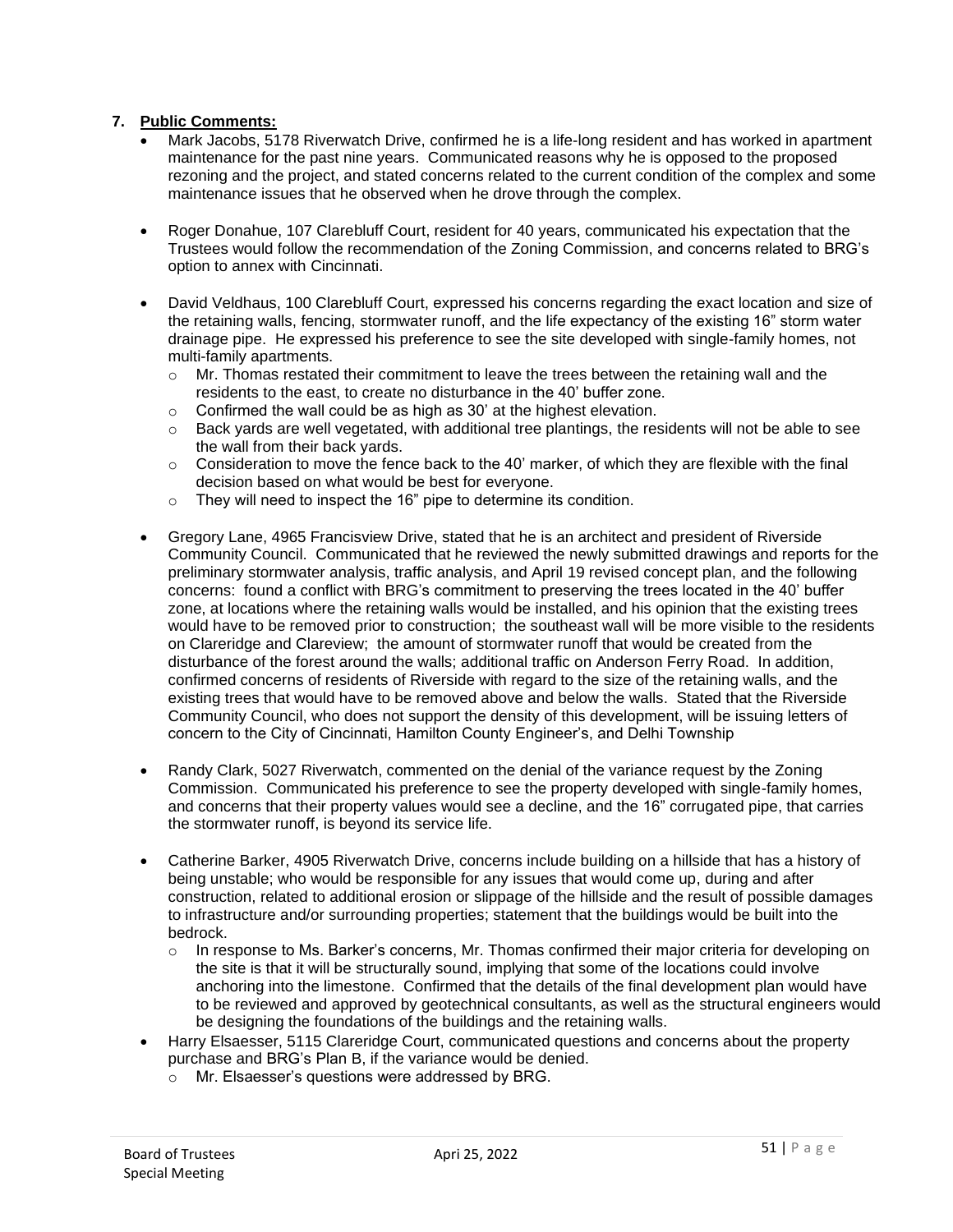- Andrew Carelli, 5041 Clarevalley Court, communicated concerns regarding limited stores and resources, and access to daycare providers and schools, and the negative impact increasing the population with the Indian Lookout and Delhi Towne Square new developments could have on the community.
- Laura Niemeyer, 106 Clarebluff Court, stated that they have sold their home because of the new development, but chose to come to the meeting to support their neighbors. Stated her concerns, how creating a denser population could negatively impact access to our stores and capacity of our schools and daycare options; and the lack of information shared at earlier meetings.
- Tim Mitchell, 113 Clarebluff Court, has lived in the neighborhood for 36 years. Stated his appreciation of the Board and the difficult decision they have to make. Communicated his biggest concern being the lack of preparation and motivation by the BRG group in early meetings.
- Rita Finlay, 5020 Bonaventure Court, signed up to speak but did not respond when called.
- Bev Renadette, 4976 Francisview Drive, stated her concerns and questions related to the driveway access on Anderson Ferry Road; would it be low-income housing; how many people will be living in each apartment/building; and current maintenance issues that she identified at the complex.
	- o Mr. Brunner addressed Ms. Rendette's questions.
	- $\circ$  Trustee Sieve commented on the inspection of the driveway of which concluded that it does have the capacity to hold the additional traffic.
- Tom Waller, 5510 Palisades Drive, has lived in Delhi for 41 years (1<sup>st</sup> 24 years on Mt. Alverno Road), prior to moving to Palisades. Stated his support of the residents who strongly object to the multi-family development being proposed. He reviewed some statistics related to police runs made to Indian Lookout that he obtained from Cincinnati Police Department. Communicated his concerns regarding how the development could have a negative effect on public safety services and response times.
- Joyce Lockwood, 5176 Clareridge Court, is sensitive to the fact that this is a difficult decision for the Board. Communicated a concern regarding legal representation if the Board would vote No and BRG would decide to annex to Cincinnati.
	- o Mr. Pacheco stated his position to serve the Board and represent the Township in legal matters. Added that if the residents would object to an annexation, if it would happen, the group would need to seek legal representation independent from the Township. Confirmed that the final development plan, that will first go before the Zoning Commission, would address all of the concerns communicated by the residents.
	- $\circ$  Trustee Sieve recognized the willingness of BRG to work with the Township on the items that have been addressed.
	- o Trustee Davis stated his concerns regarding the outcome of annexation and the development happening through Cincinnati's zoning regulations.
- Andrew Jacobs, 118 Clarebluff Court, is sensitive to the fact that this is a difficult situation and the Board has a difficult decision to make. He addressed his concerns about the effectiveness of the fence on the east property line (purpose to prevent easy access into the neighborhood from the new development), based on the plans, looks like the fence is only located behind the homes in the cul-desac; as well as the effectiveness of the fence on top of the retaining walls. Assuming the variance is approved, how will BRG be held to do all of the things that they have stated they will do.
	- $\circ$  Mr. Thomas addressed the concerns about the fences and confirmed that they would provide more connectivity throughout the development.
	- o Mr. DeLong confirmed, if the variance is approved, all of the items that are being addressed would be reviewed during the final development plan. The reason why the Zoning Commission did not have all of the details was because they were not required at this point in the application process.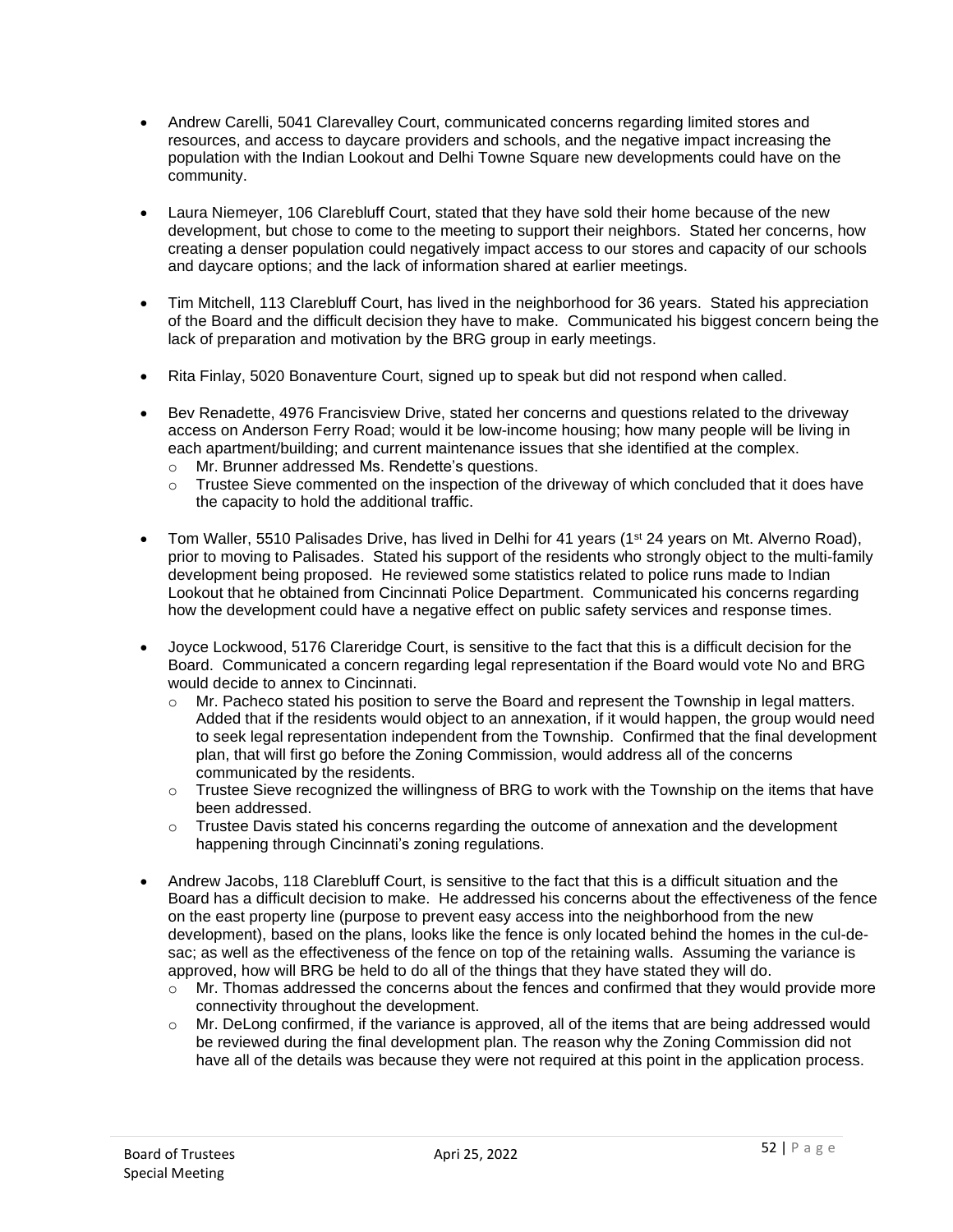- Mr. Cameron addressed the Planned Unit Development classification, how it would benefit the Township and the residents with the development process; and confirmed, if the development would not happen and the property would be sold, the new classification would stay with the property.
- Donnie Abner, 228 Assisiview Court, has lived in Delhi for 20+ years and attended all of the meetings. Expressed his concerns regarding annexation of the land by the City of Cincinnati, and the possibility of an easement going in to serve the apartments as a driveway access through Mt. Alverno Estates. Stated that he stands with the residents of Delhi, and the residents of Riverside, who are opposed to the variance.
	- $\circ$  Mr. Pacheco commented on the process and the legality of a request and approval for an easement.
	- o Mr. Thomas confirmed they have no interest in creating a driveway access into the neighborhood for egress or ingress.
- Jen Trennepohl, 5166 Clareridge Court, has lived in their home for 18 years (property identified in the plan as house #4). Communicated her objection to the variance, and why she would like to see the property developed under its current zoning Residential classification as single-family homes; main concern regarding the line of sight from the balconies to her home and neighbors' back yards. She also stated that she understands the elevations of the buildings, but does not understand what the elevation will be where the land dips.
	- $\circ$  Mr. Thomas provided the following responses to address Mrs. Trennepohl's concerns:
		- $\circ$  Building setback (from the corner of the building to the property line) moved 30' farther to the west (now 70', originally 40').
		- o Total distance between her back yard to the building is 145' total distance.
		- $\circ$  The current elevation of the mound with existing trees, located between their property and the BRG property, will remain intact.
		- o Evergreen trees will be added in between the existing trees for extra buffering.
		- o The site will be lowered as they prepare it for construction.
		- $\circ$  The fence will be moved an additional 40' to the west, so it will be more downhill, instead of on top of the hill.
		- o Confirmed, the balcony, at level number 3, is roughly 18' off of the ground.
		- o Typically, do not see much use of the balconies overall.
- Robert Luhn, 5047 Clarevalley Drive, attended all of the public meetings. Stated concerns regarding the process of annexation, and the possibility of a new dedicated driveway providing access in and out of the neighborhood.
- Jim Schroeder, 5167 Clareridge Court, communicated a concern regarding the disparity in the number of police runs made to Indian Lookout as reported by BRG, versus the number of runs reported by the resident who lives on Palisades, Mr. Waller.
	- $\circ$  Trustee Sieve stated that she would like to have a better understanding of the difference in the numbers that were reported.
	- $\circ$  Trustee Davis commented on the integrity of the resident who provided the report on the number of police runs, and also would like to learn more about the disparity in the numbers.
	- o Mr. Brunner provided details of his public information request with the Cincinnati Police Department and the report that they received.
- Carla Conroy, 4965 Francisview, shared details about her property of which is located within the Hillside District (half in Cincinnati, and half in Delhi Township), and her experience obtaining a permit for a swimming pool through Cincinnati. She stated her opinion about working with Cincinnati on annexation of the property, and considers that it would be difficult to get permits approved for the project.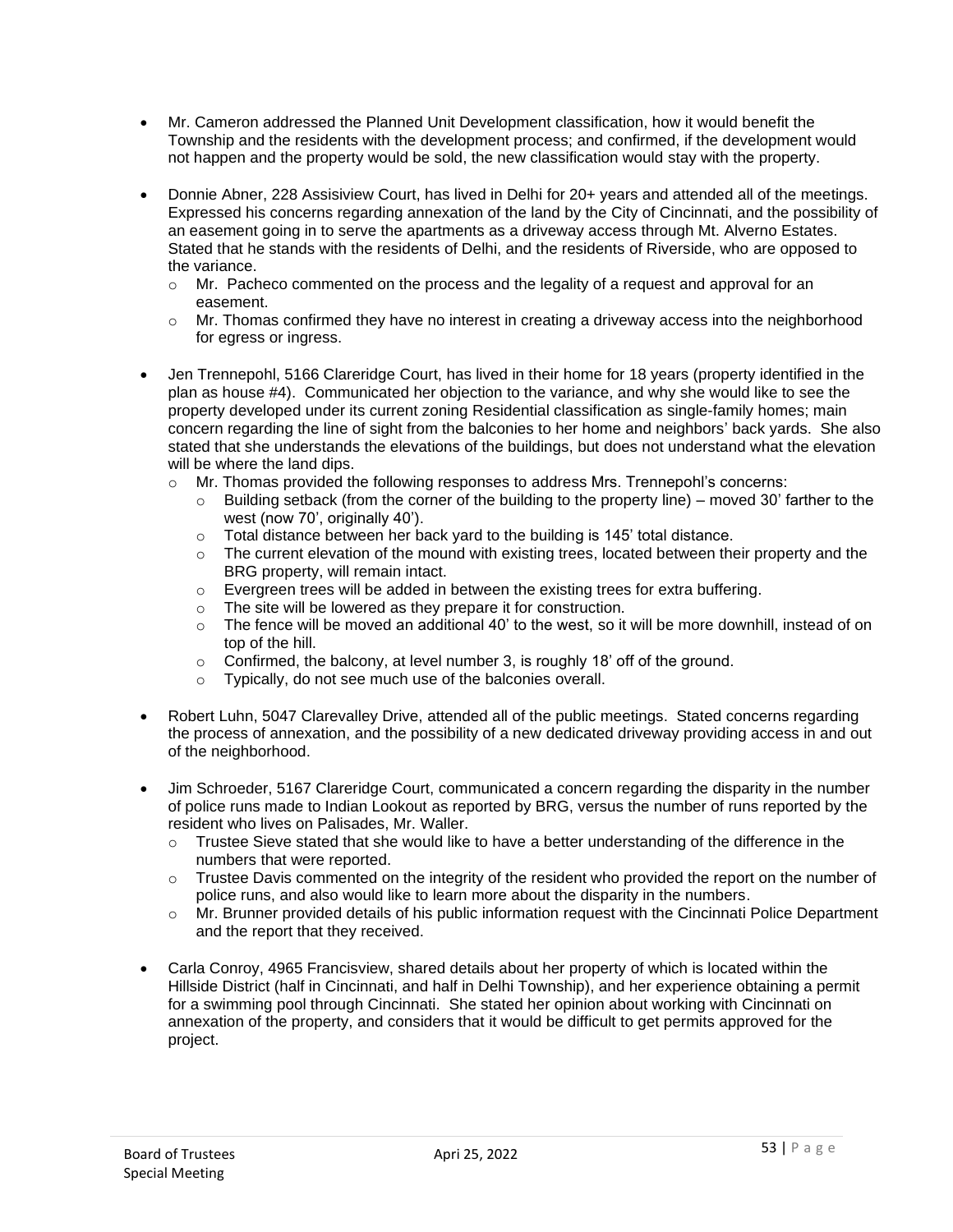- Katie Neese, 5146 Clareridge Court, stated her concerns regarding the school district designation of Oak Hills for the new development area, versus if annexed, would the buildings for the new development fall under Cincinnati Public Schools.
	- $\circ$  BRG stated they were informed that the 6.9-acre property would remain within the boundaries of Oak Hills School District with annexation.
	- $\circ$  Mr. Pacheco stated that he could not confirm the school district boundaries.
	- $\circ$  Conversation about emergency services response if the property would remain in Delhi or move to Cincinnati.
	- $\circ$  Mr. Cameron confirmed, there are some locations in Delhi where the school district boundaries differ, in that the property would be located in Delhi while the school district designation would be Cincinnati Public Schools. He assumed that the Oak Hills Local Schools designation would stay with the property if annexed. Concerning emergency response, if the property would remain in Delhi Township, Delhi Fire and Police would be the first responding departments with mutual aid backup.
- Mr. Elsasser suggested that BRG could reduce the negative impact on the neighborhood by reducing the project from four to two buildings. Stated his opinion that Delhi needs more businesses, not more apartments or condominiums.
- Theresa Thein, 5137 Kincardine Drive, stated her surprise to hear the difference in the number of police runs reported by BRG, compared to Mr. Waller's report.
	- $\circ$  Trustees Sieve and Trustee Davis agreed that discrepancy in the numbers is a concern.
- Matt Pader, 135 Clarebluff, addressed his concerns related to the instability of the hillside, and that BRG did not do geotechnical testing on the site to verify feasibility of the construction.
	- o Mr. Thomas confirmed that the geotechnical testing would happen after the zone change is approved, in preparation of the final development plan, of which if the results would be prohibitive for construction, they would not mitigate; the zone change is the first step in the application process; and the application process would be same if the property would remain in Delhi, or if it would be annexed by Cincinnati.
- Robert Luhn, communicated concerns if BRG would not be successful renting the apartments; the current appearance of the Indian Lookout complex looking run-down, how would they keep up with the added maintenance issues; opportunity to annex to Cincinnati if Delhi would deny future development plans; the school district designation if annexed to Cincinnati.
	- $\circ$  Mr. Brunner confirmed they are approaching the \$1,195 cost of rent for a 2-bedroom for the current apartments in the complex, with the investment for the new development, they would need to charge the same level for the new buildings.
	- $\circ$  Trustee Sieve communicated her concerns regarding maintenance issues at the complex.
	- $\circ$  In response to the question regarding the opportunity to change the school district designation if the property would be annexed to Cincinnati, Mr. Pacheco stated that he was not able to answer the question.

# **8. Motion to Close Public Hearing**

A Motion to close the public hearing for ZC2022-04, was moved by Trustee Davis and seconded by Trustee Sieve. Trustees Davis, Stertz and Sieve voted YES. Motion carried.

### **9. Final Comments From the Board**

- Trustee Davis stated that he was not prepared to vote on the zoning variance request for the following reasons:
	- $\circ$  Integrity questions about the location of the fence and previous request to put it on the Indian Lookout side, with the preservation area on side of the back yards of the residents.
	- o Conflicting data with the crime statistics.
	- $\circ$  Residents' preference, to fight the development if the Board would deny the variance and they would go for annexation with Cincinnati.